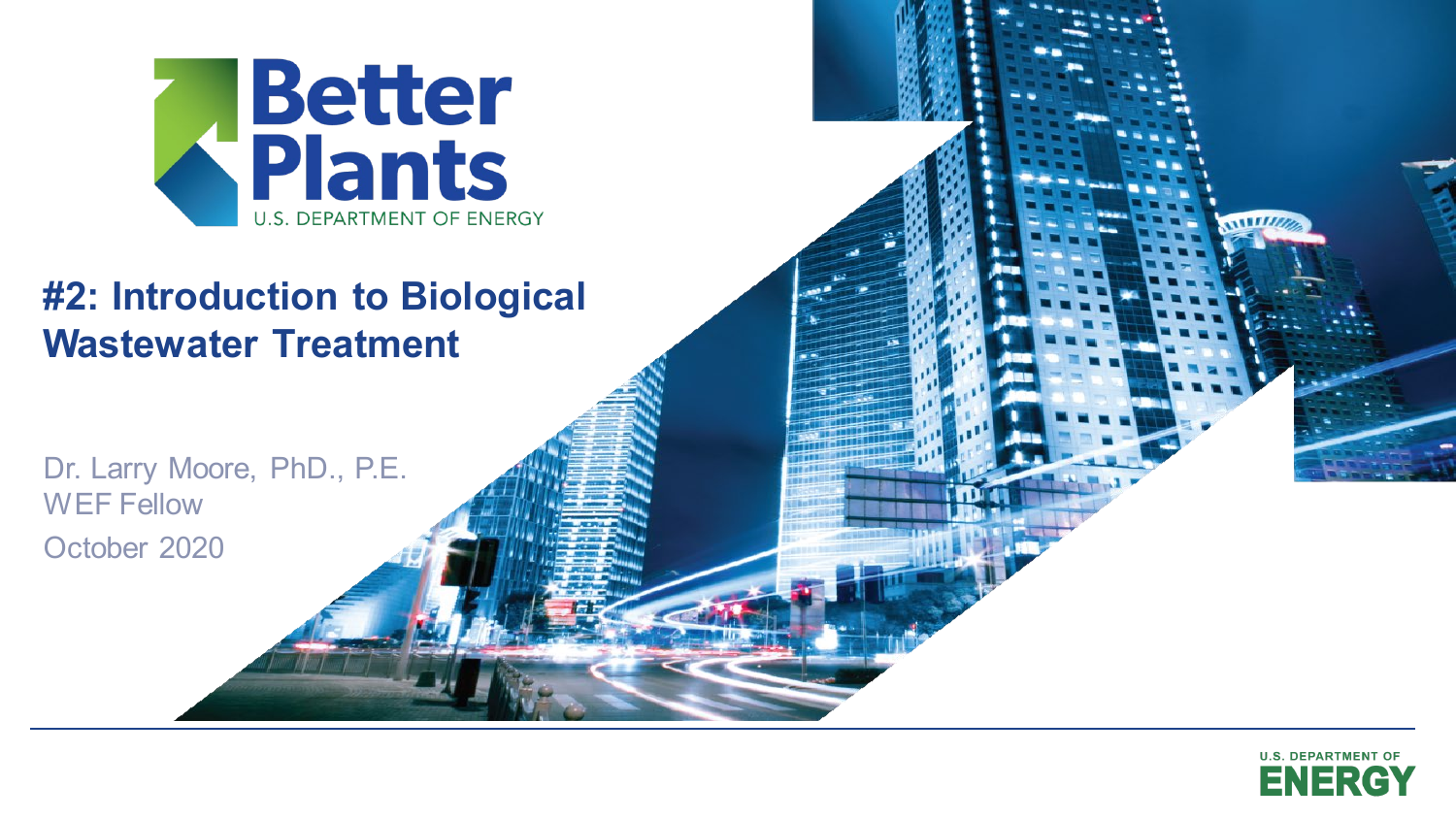#### Intro to Biological Wastewater Treatment

- **Objectives**
- **Definitions**
- Role of Microorganisms
- **Biological Processes**

\*References: Metcalf & Eddy, 4<sup>th</sup> edition WEF training materials





2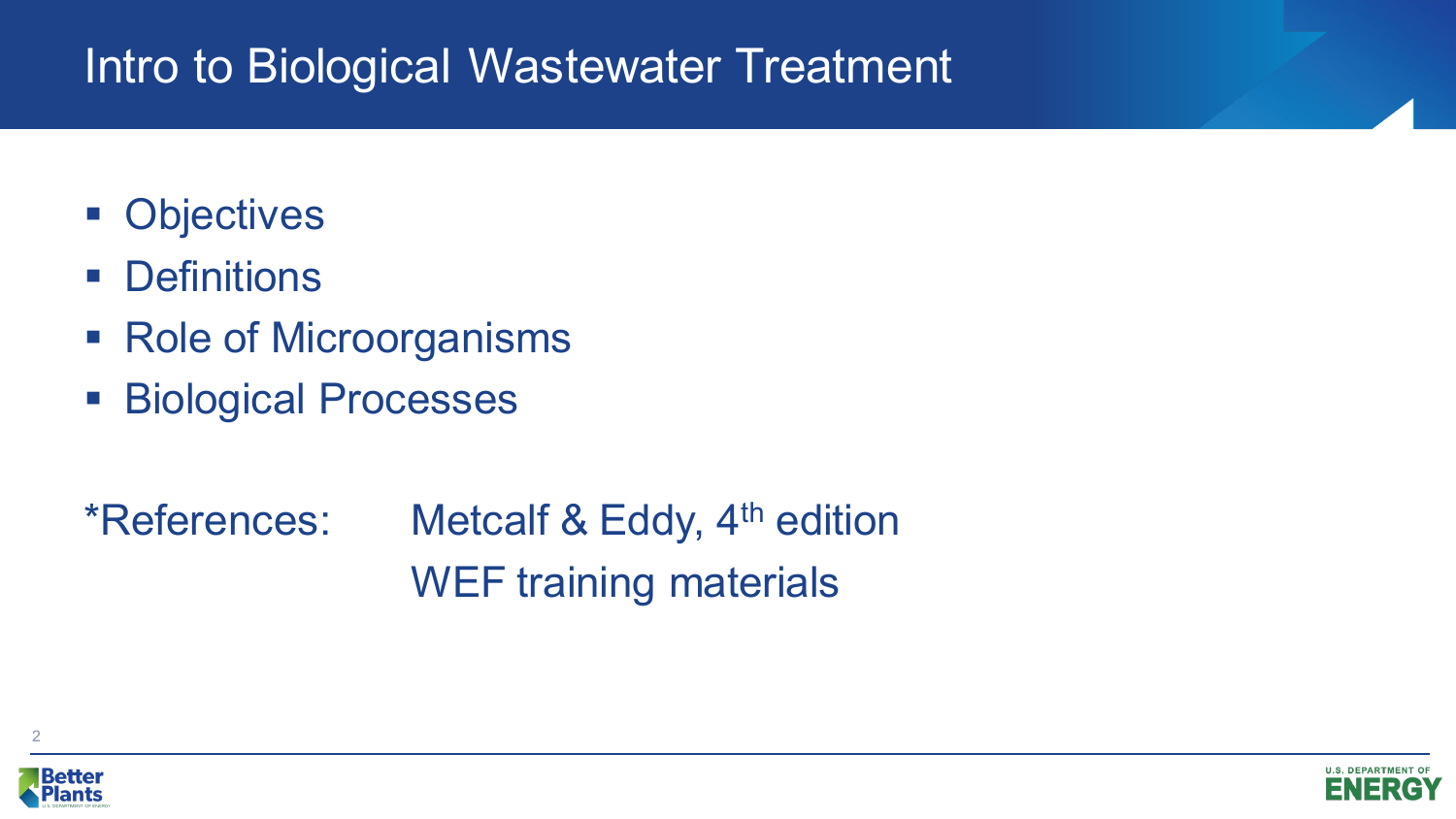#### **Objectives**

- Oxidize dissolved and particulate biodegradable constituents into acceptable end products
- Capture suspended and non-settleable colloidal solids into a biological floc or biofilm
- **Transform or remove nutrients such as N and P**
- Remove specific trace organic compounds



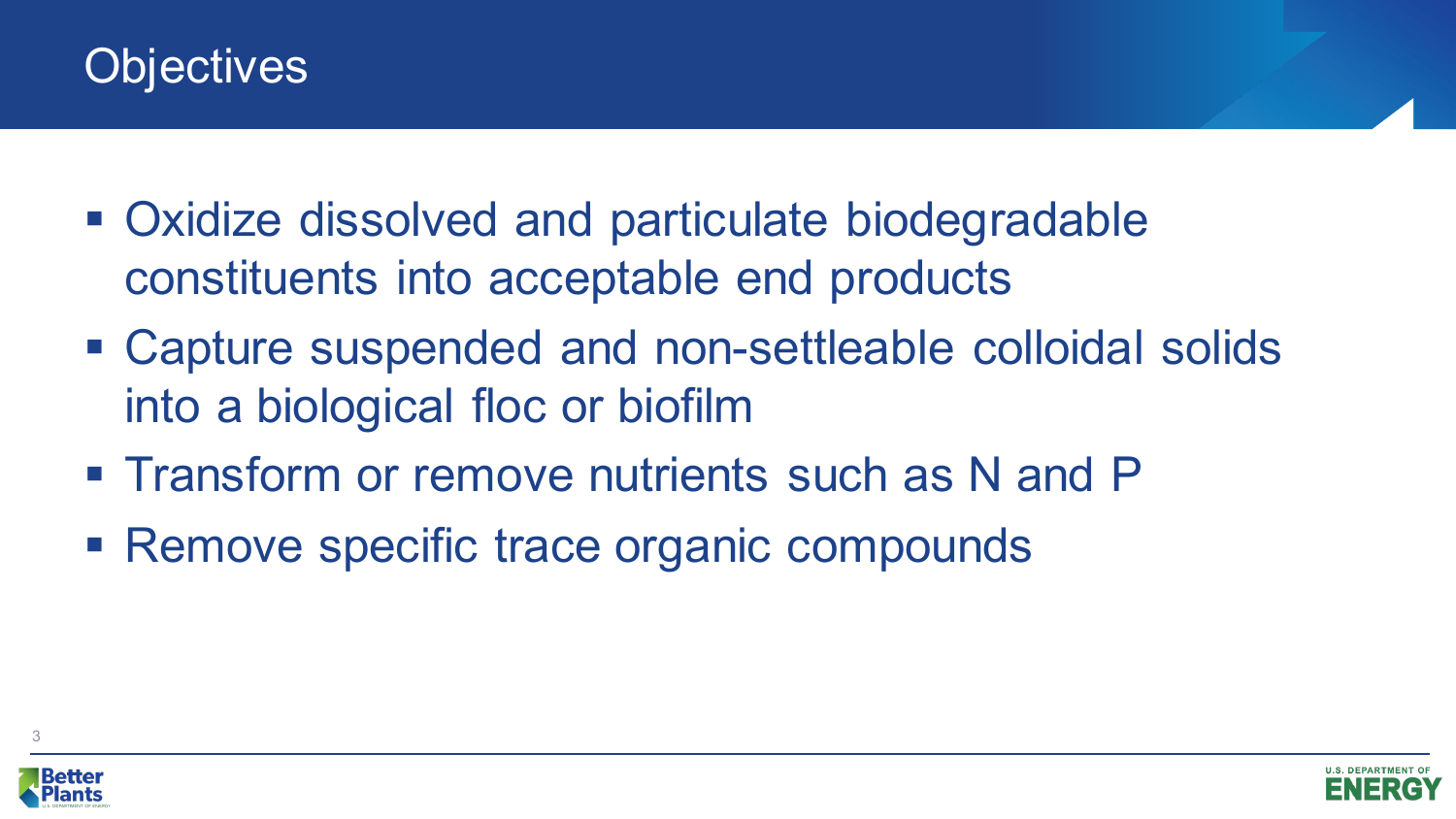### Biological Treatment

- **Duplicates nature's process of stream purification**
- Uses naturally occurring microorganisms
- Adapted in controlled facilities to specific conditions and time restraints
- Used to treat compatible and incompatible pollutants





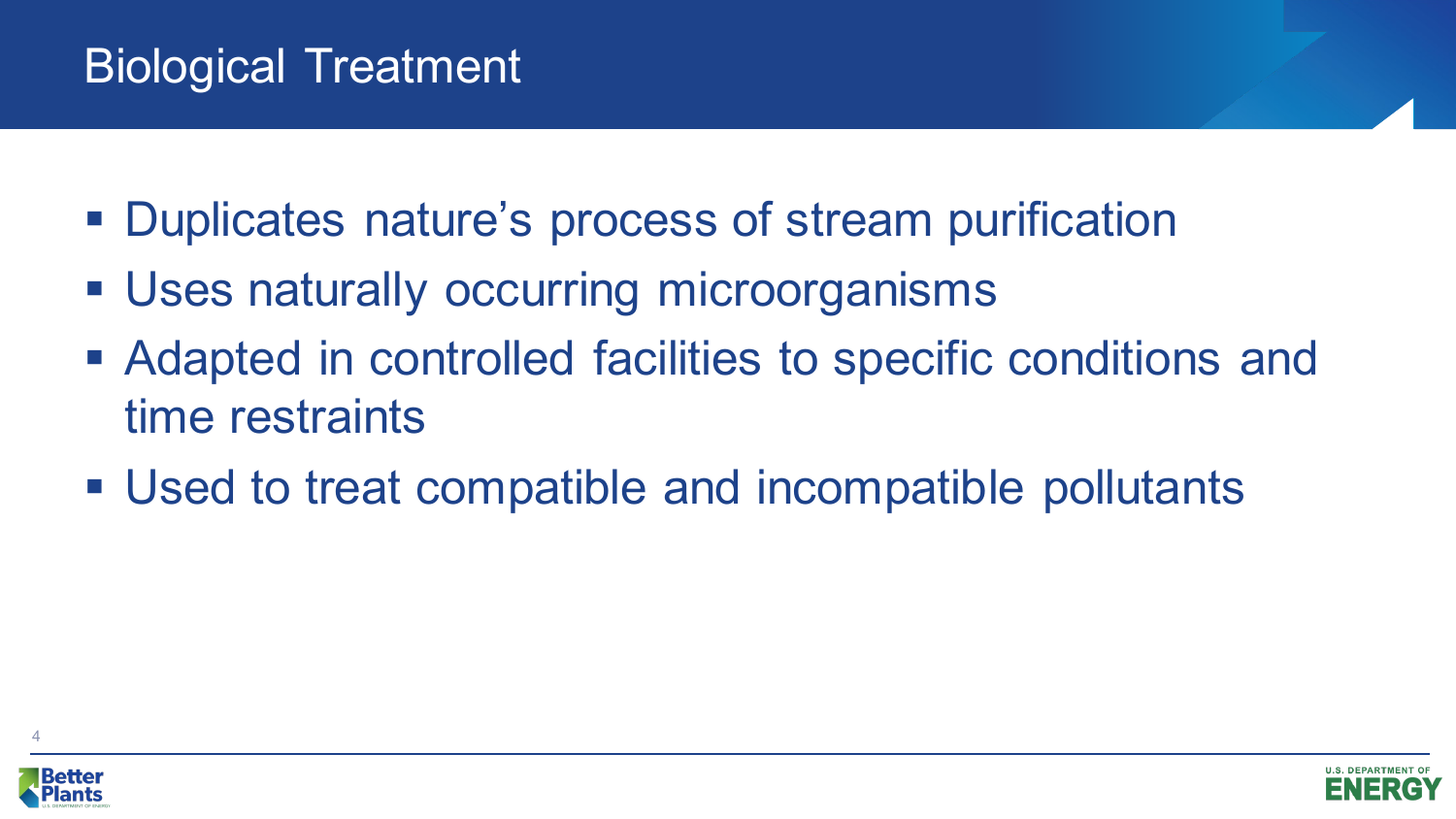## Critical Aspects of Biological Treatment

- **Proper nutrient balance** 
	- Macronutrients (N and P)
	- **Micronutrients (K, Ca, S, Cl, etc.)**
- General rule: BOD/N/P = 100/51
- Maintain acceptable pH range (6-9)
- Maintain acceptable temperature
- Avoid toxic substances at levels that will inhibit or interfere with microbes



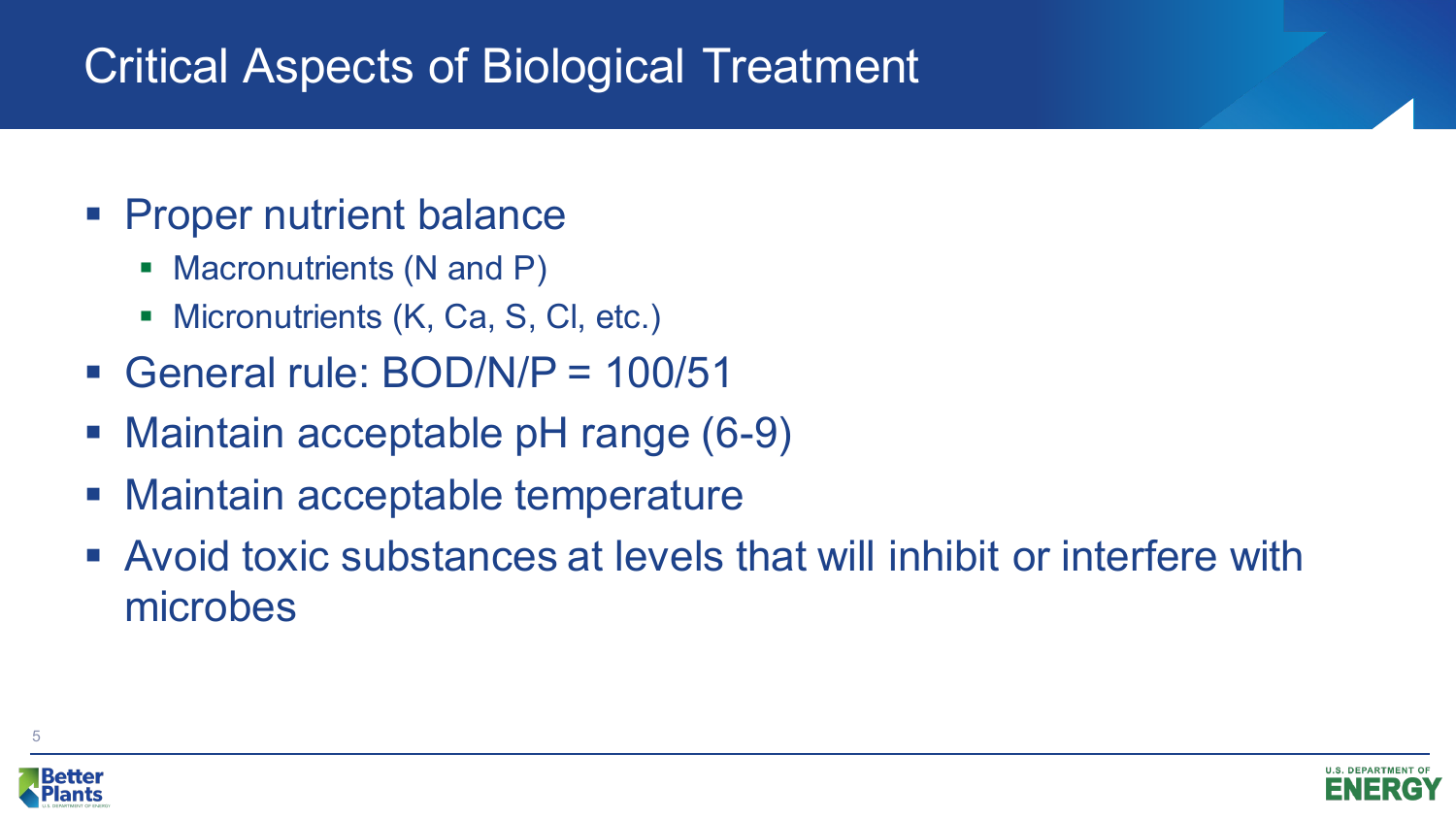## Definitions: Metabolic Functions

- **Aerobic processes**  biological treatment processes that occur in the presence of oxygen
- **Anaerobic processes**  biological treatment processes that occur in the absence of oxygen
- **Anoxic processes**  process by which nitrate-N is converted biologically to nitrogen gas in the absence of oxygen



6



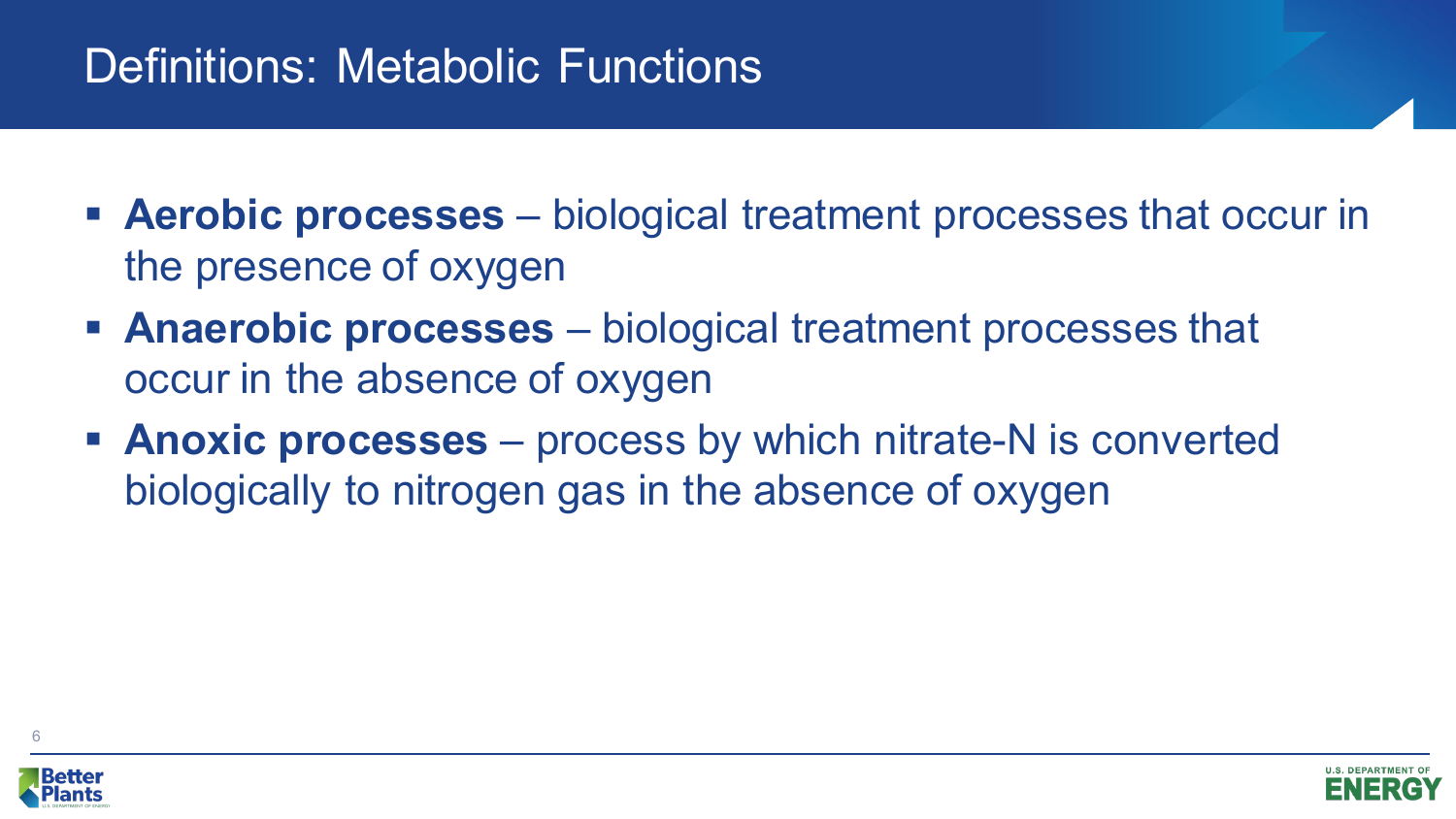#### Definitions: Metabolic Functions (continued)

- **Facultative processes** biological treatment processes in which the organisms can function in the presence or absence of molecular oxygen
- **Combined aerobic/anoxic/anaerobic processes**  processes grouped together achieve a specific treatment objectives



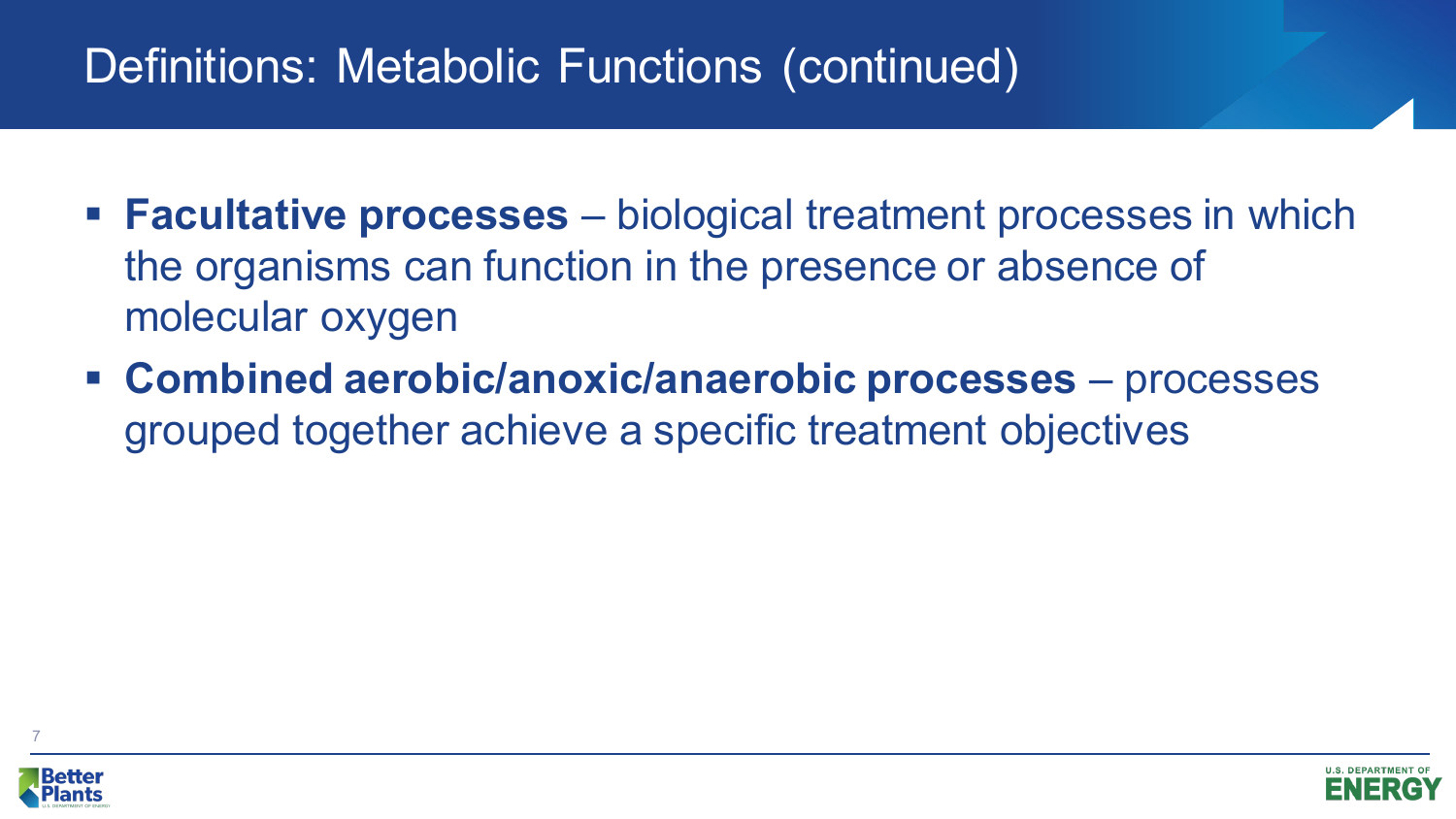### Definitions: Treatment Processes

- **Suspended-growth processes**  biological treatment processes in which the microbes responsible for the conversion of organic matter or other constituents in the wastewater to gases and cell tissue are maintained in the suspension within the liquid
- **Attached-growth processes**  BTPS in which the microbes are attached to some insert medium (rock, plastic, etc.). They are also known as fixed-film processes.
- **Lagoon Processes**  treatment processes that take place in ponds or lagoons with various aspect ratios and depths 8



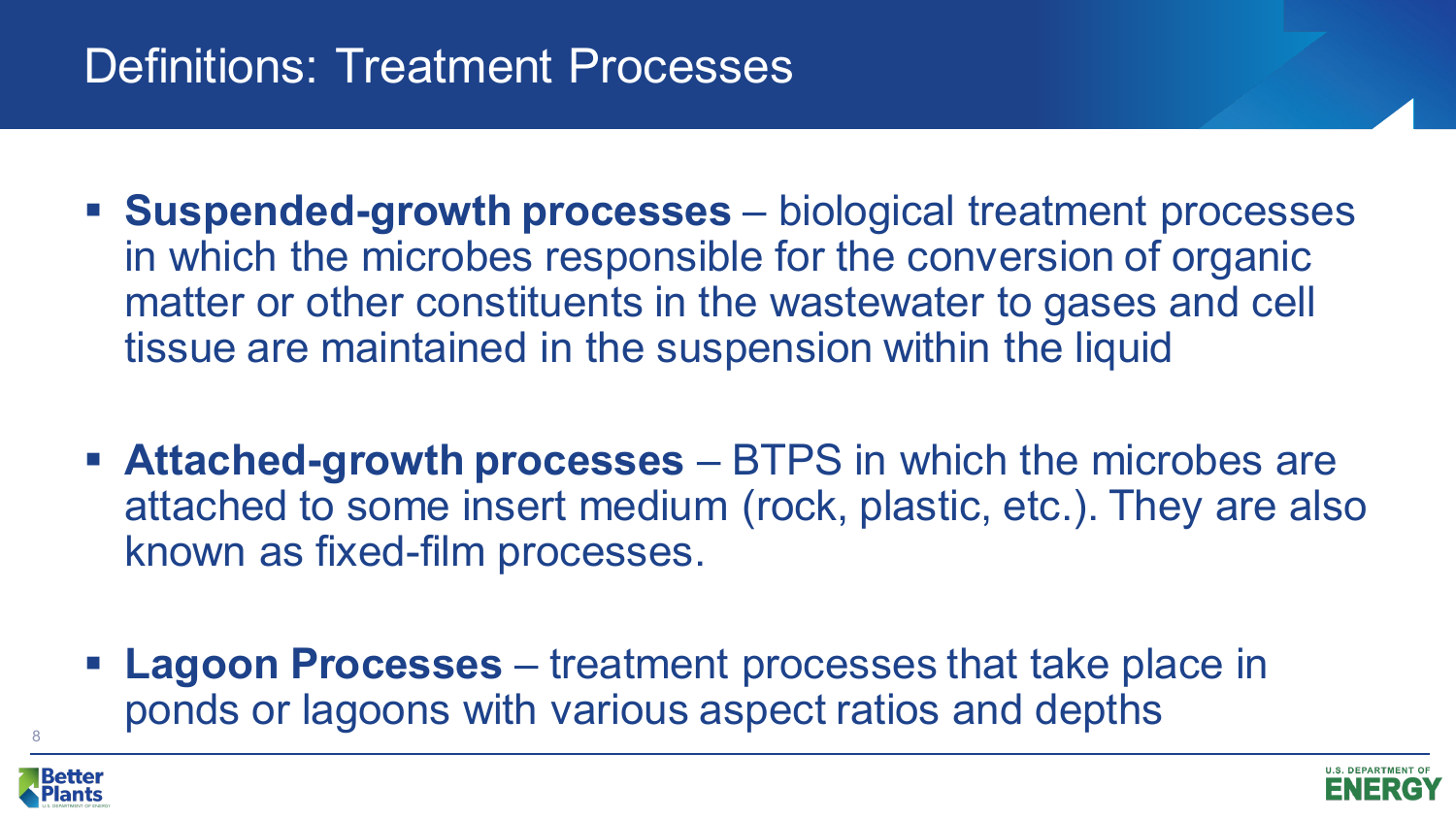## Definitions: Treatment Functions

- **Biological nutrient removal** removal of N and P in biological treatment processes
- **Biological phosphorus removal** biological removal of P by accumulation in biomass and subsequent solids separation
- **Carbonaceous BOD removal** biological conversion of carbonaceous organic matter to cell tissue and various gaseous end products



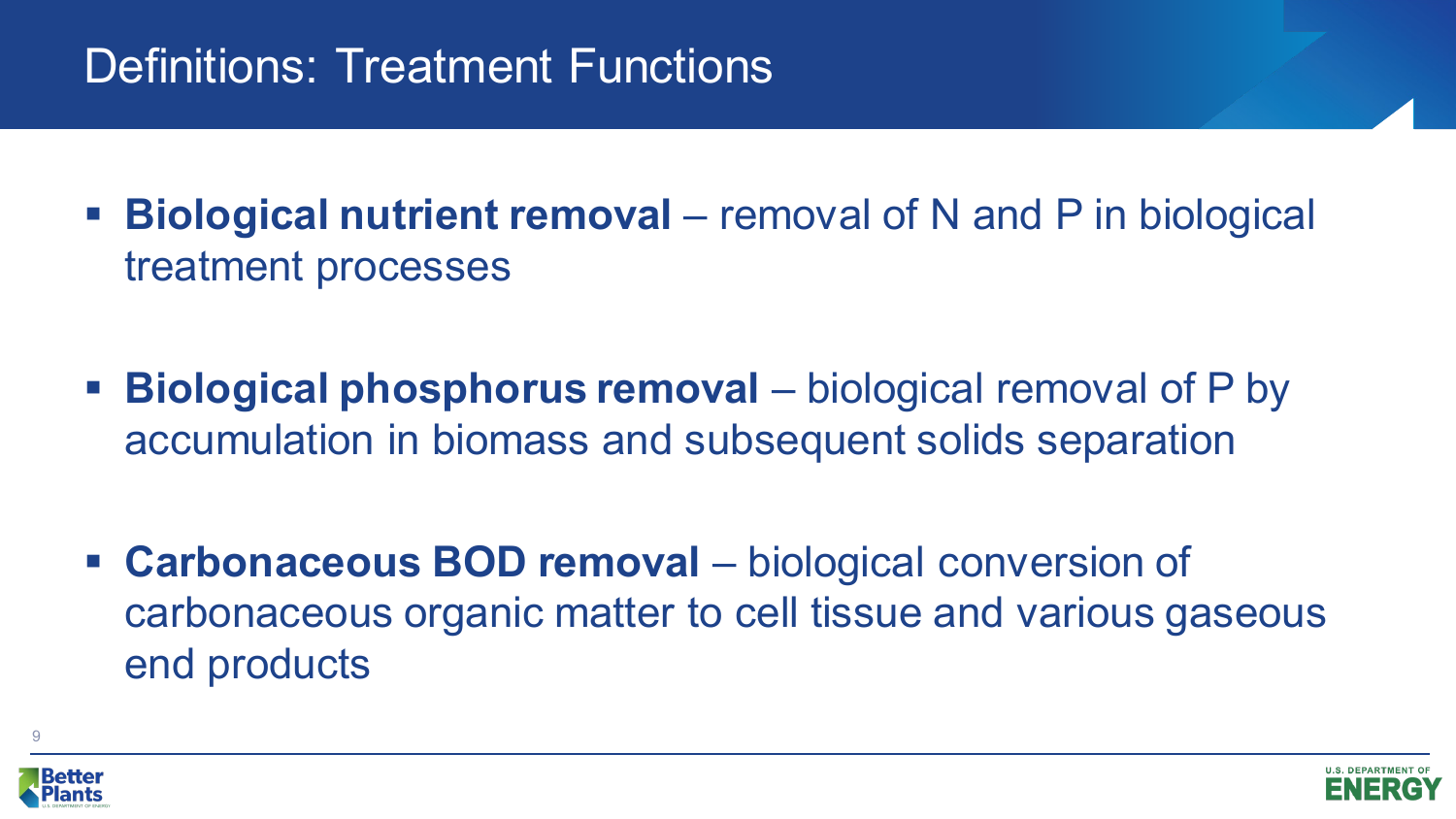## Definitions: Treatment Functions

**Nitrification** – two-step biological process by which ammonia-N is converted to nitrite-N and then to nitrate-N

**Denitrification** – biological process by which nitrate-N is reduced to nitrogen and other gaseous end products





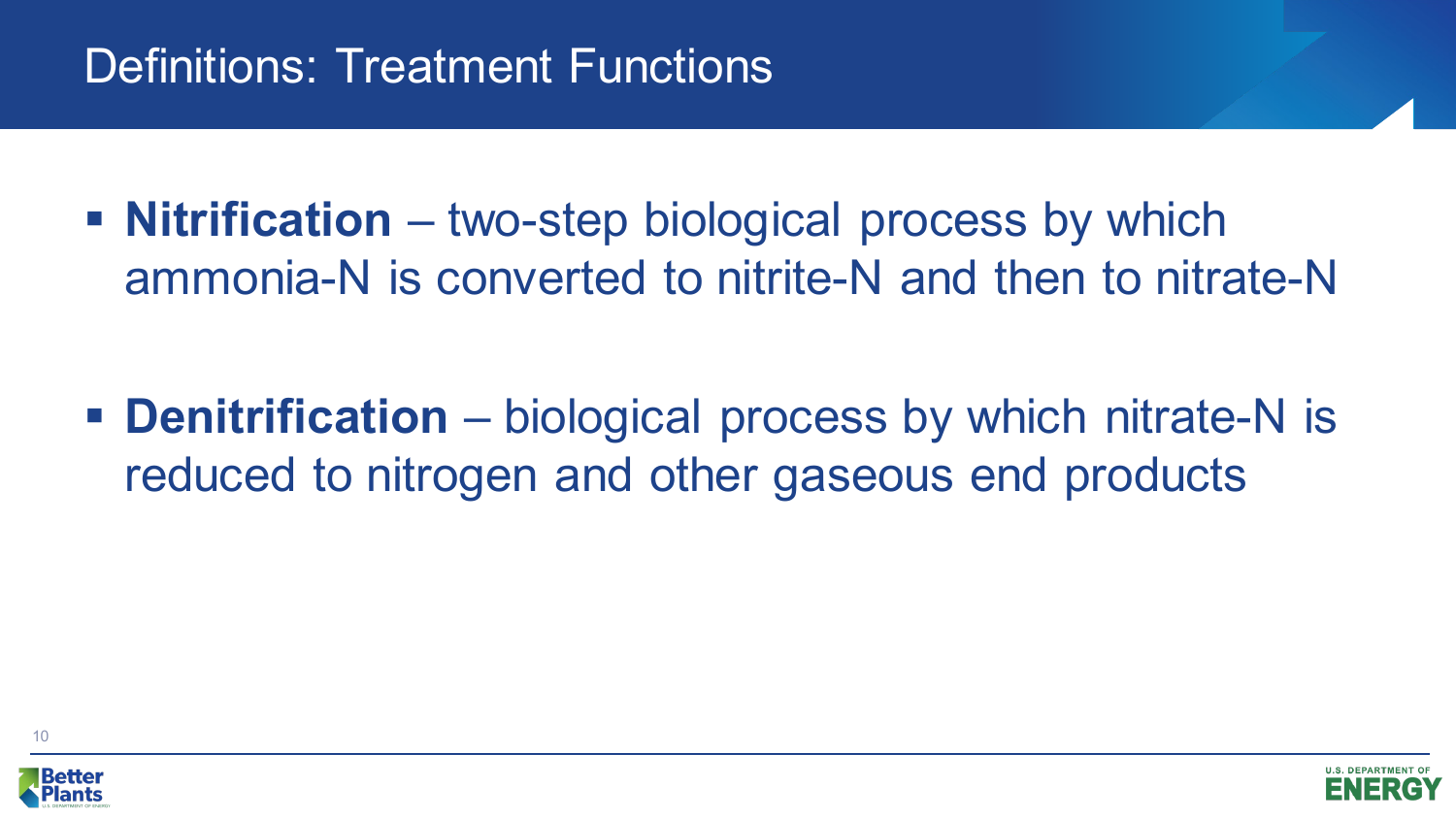## Definitions: Treatment Functions

- **Stabilization** biological process by which organic matter in waste sludges is stabilized, usually by conversion to gases and cell tissue (aerobic and anaerobic digestion)
- **Substrate** the organic matter or nutrients that are converted during biological treatment or that may be limiting in biological treatment (e.g., carbonaceous organic matter in wastewater)



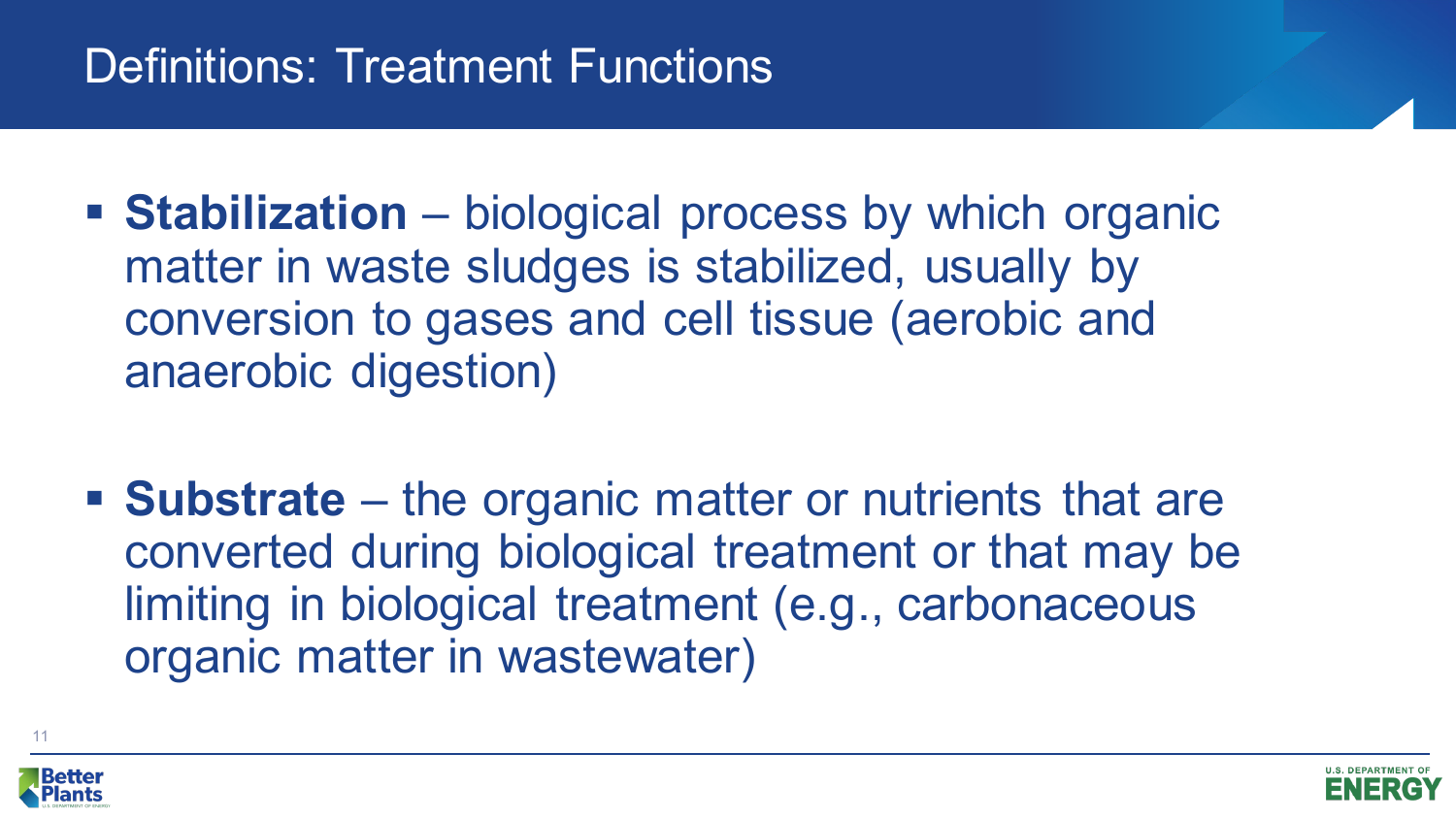## Roles of Microbes in Wastewater Treatment

■ Oxidation of organic matter in wastewater is accomplished biologically using a variety of microorganisms, primarily bacteria

**microbes**

Organics +  $O_2$  + NH<sub>3</sub> + PO<sub>4</sub>  $\rightarrow$  New cells + CO<sub>2</sub> + H<sub>2</sub>O + Energy

■ New cells are produced by the synthesis reaction (biomass produced as a result of consumption of organic matter)



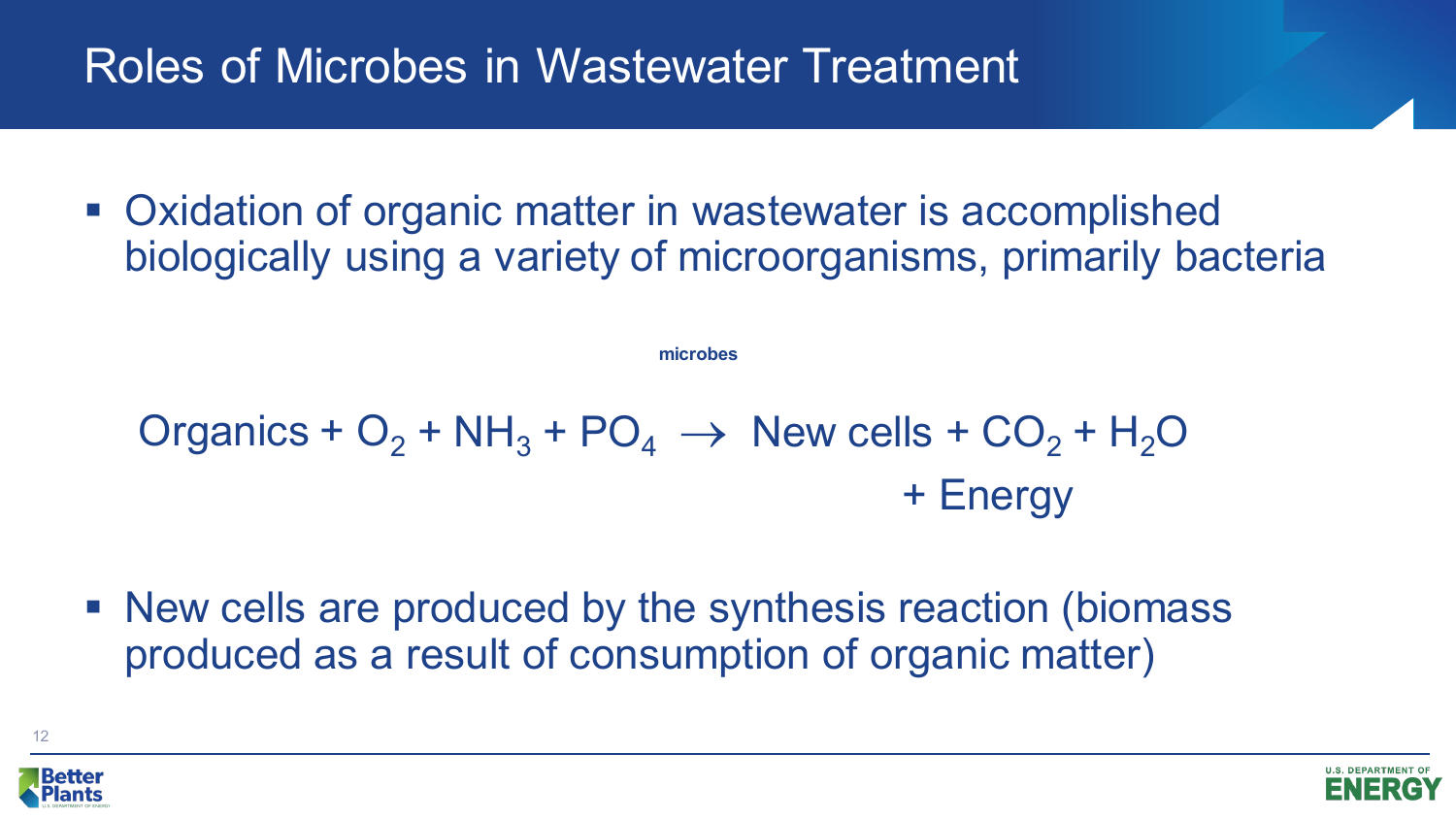## Roles of Microbes in Wastewater Treatment

- Microbes are also used to remove N and P in wastewater treatment processes
- Nitrifying bacteria can convert ammonia-N to nitrite-N and nitrate-N
- Denitrifying bacteria can convert nitrate-N to gaseous nitrogen
- In biological P removal, bacteria take up and store large amounts of inorganic P



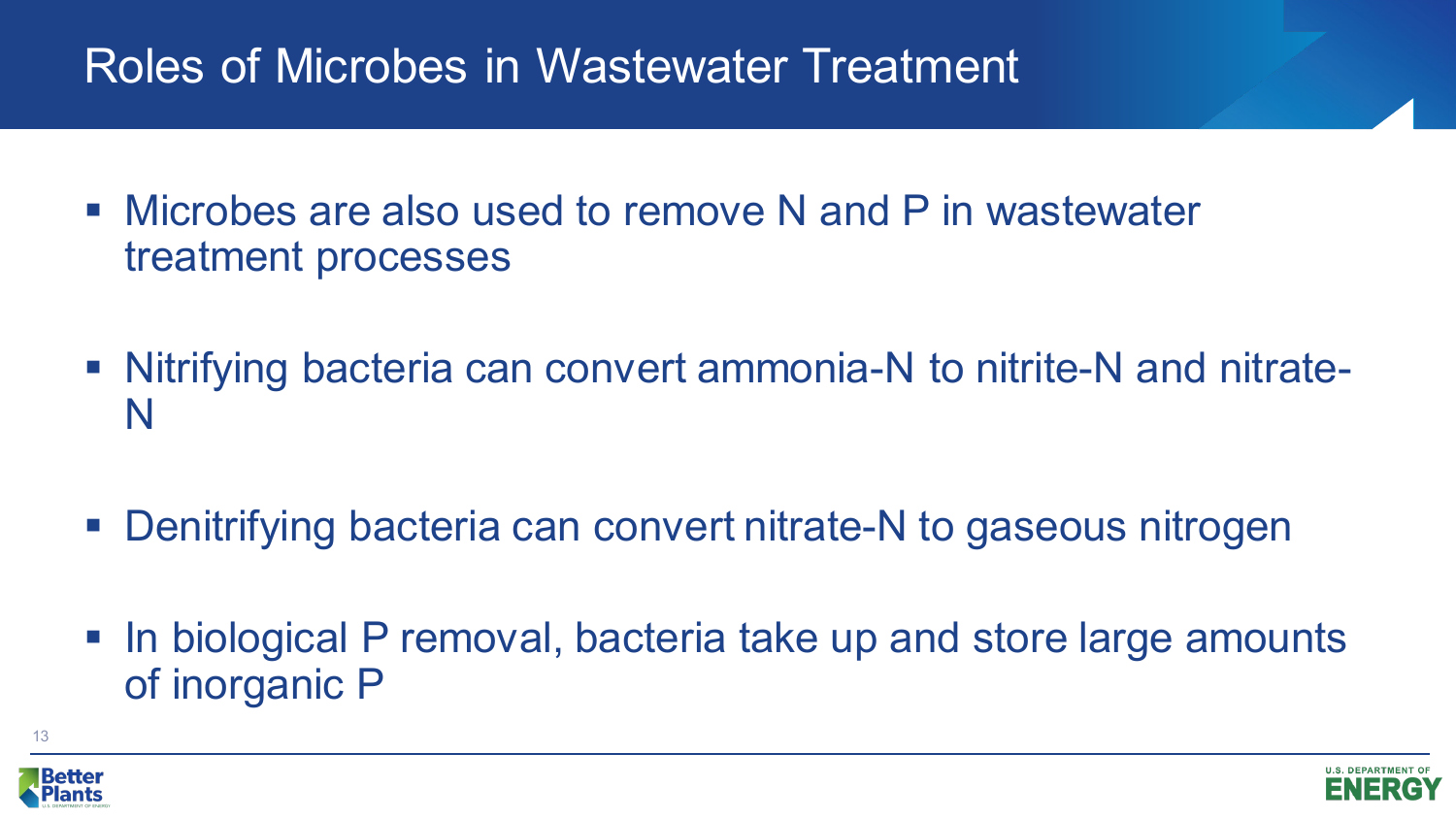## Biological Processes: Activated Sludge

- Continuous-flow, biological treatment process in which a suspension of aerobic and facultative microbes are maintained in a relatively homogenous state by the mixing and turbulence created by aeration equipment
- Microorganisms typically oxidize soluble and colloidal organic matter to  $CO<sub>2</sub>$  and H<sub>2</sub>O in the presence of molecular oxygen
- Biomass is settled in final clarifier with most biomass returned to the aeration tanks, while some biomass is wasted from the process



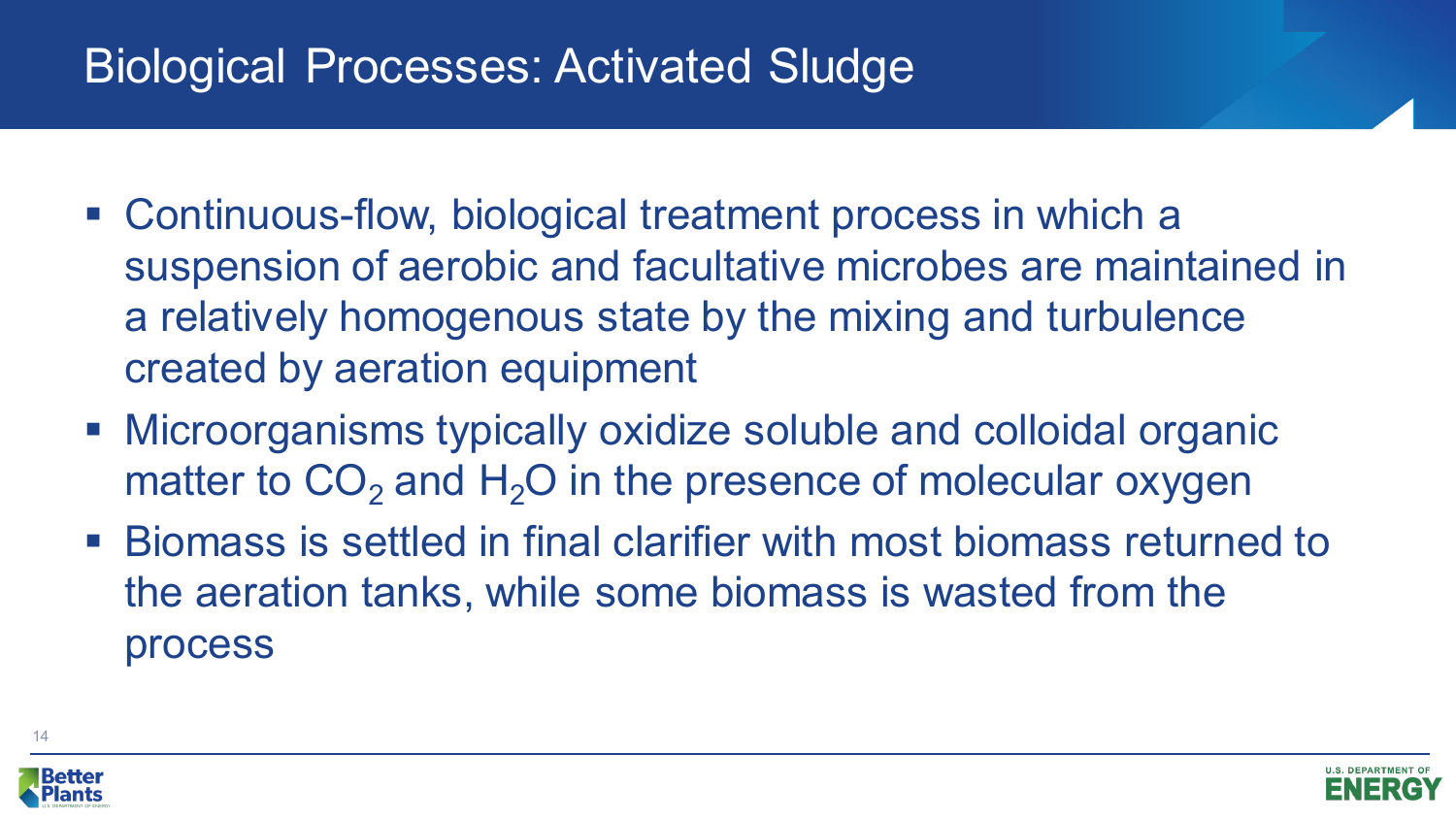#### Basic Activated Sludge Process Components

- **Influent pretreatment**
- **E** Aeration basic
- **Secondary clarification**
- Return activated sludge
- Waste activated sludge



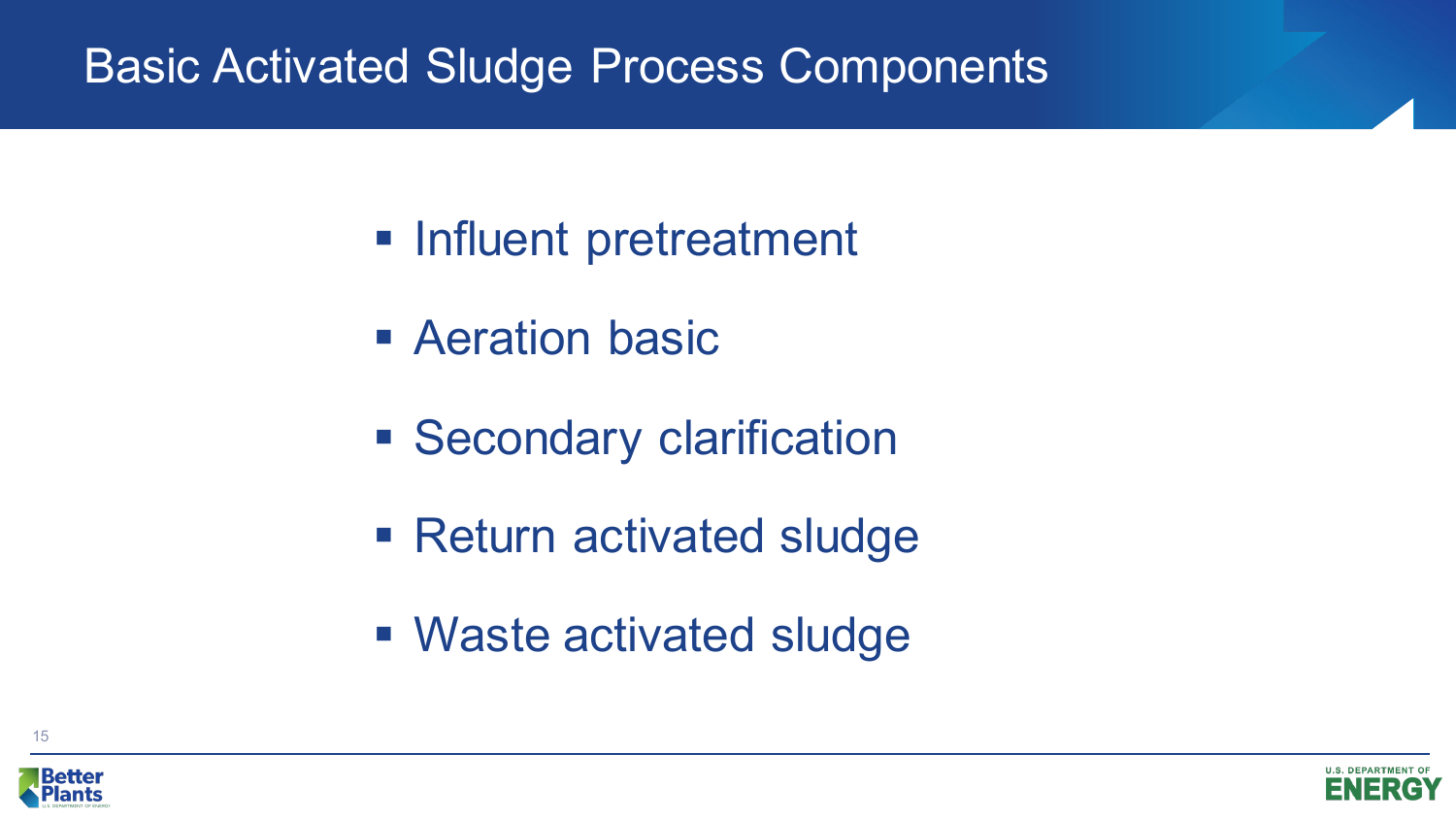Wastewater Process Diagram Highlighting the Activated Sludge Process Units (yellow)





16

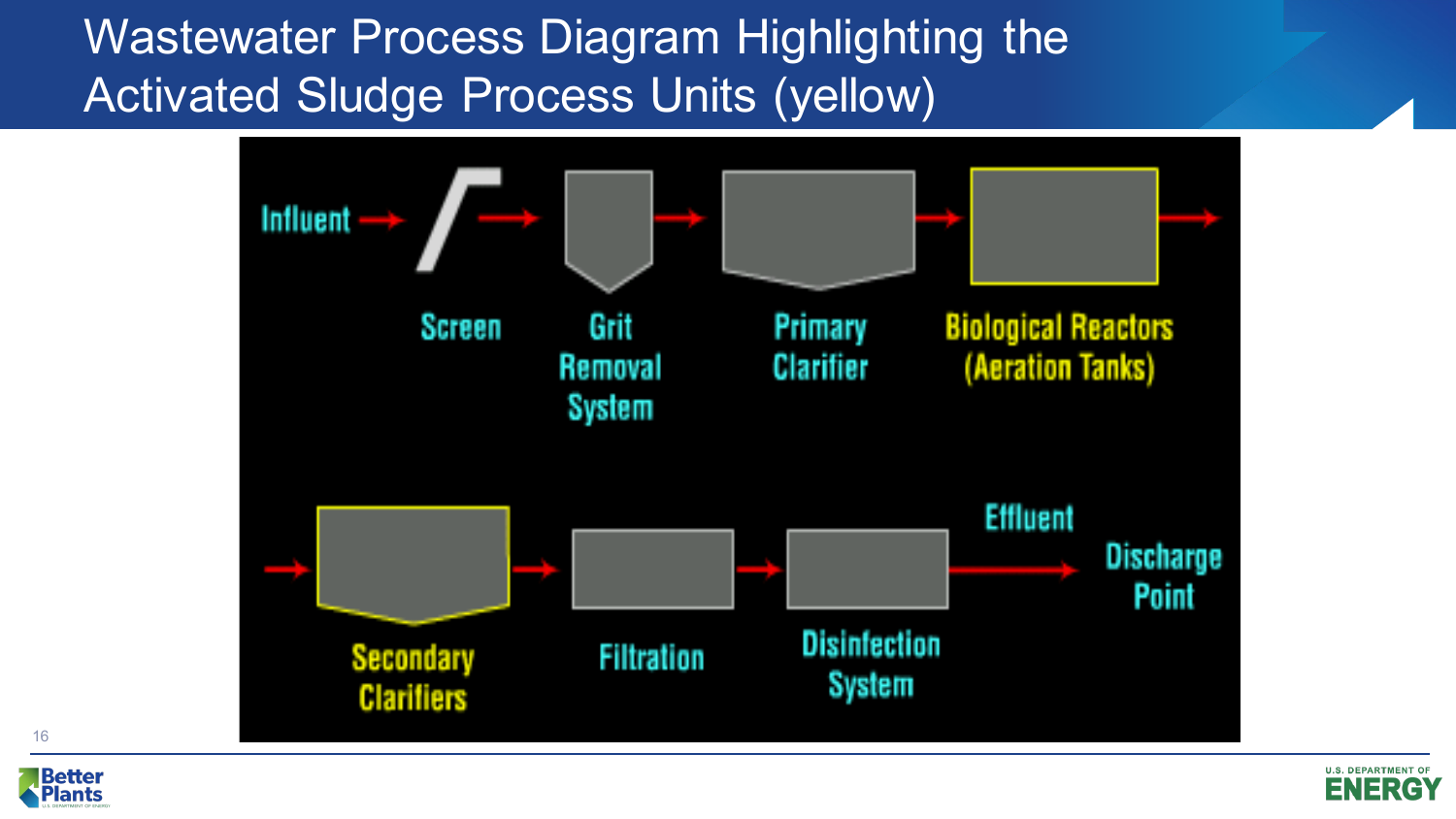#### Biological Reactor with Aerated Mixed Liquor







17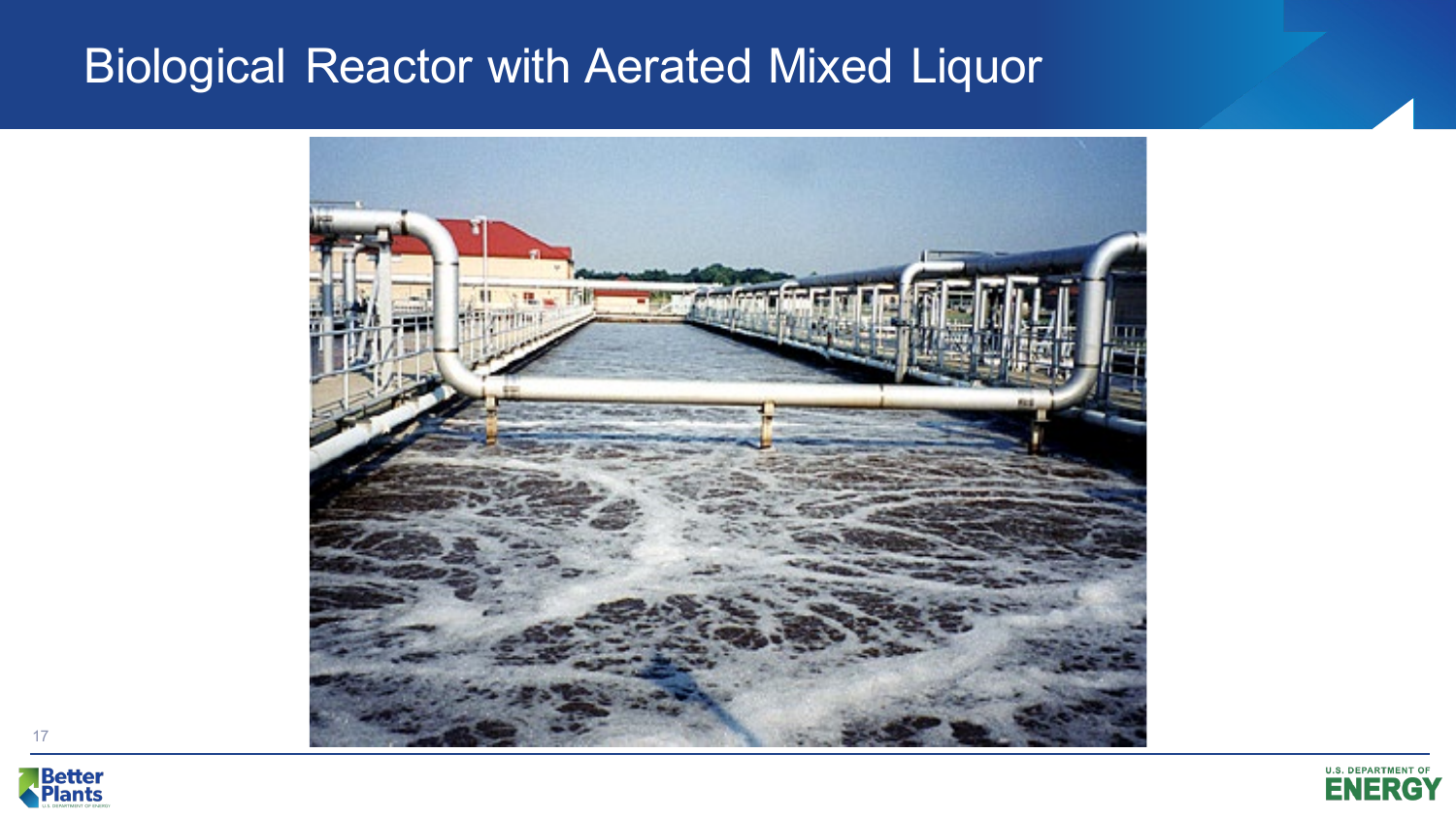

#### Return activated sludge (RAS) is recycled back to the biological reactor.



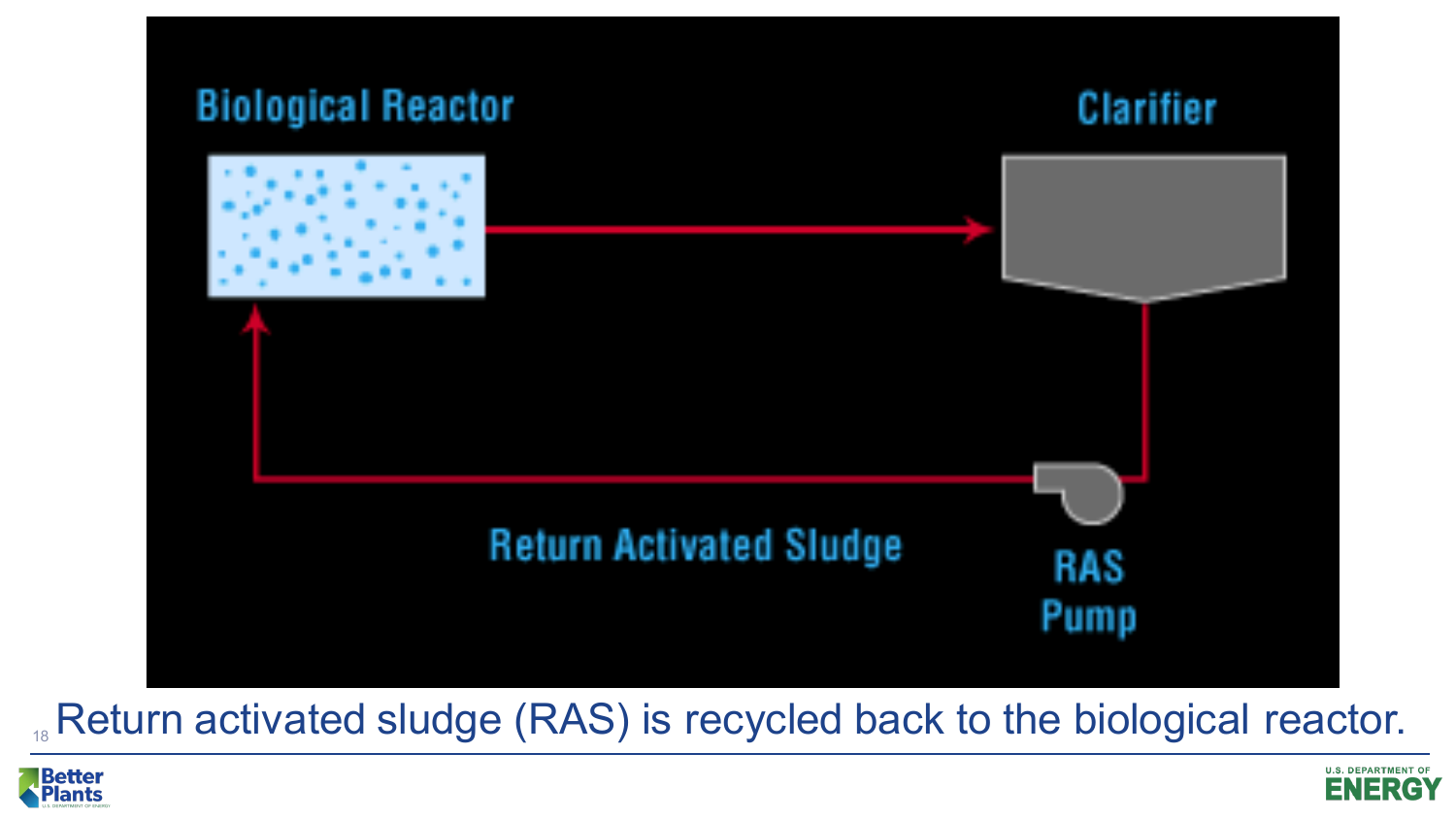

Secondary clarifiers are used to settle the mixed liquor solids.



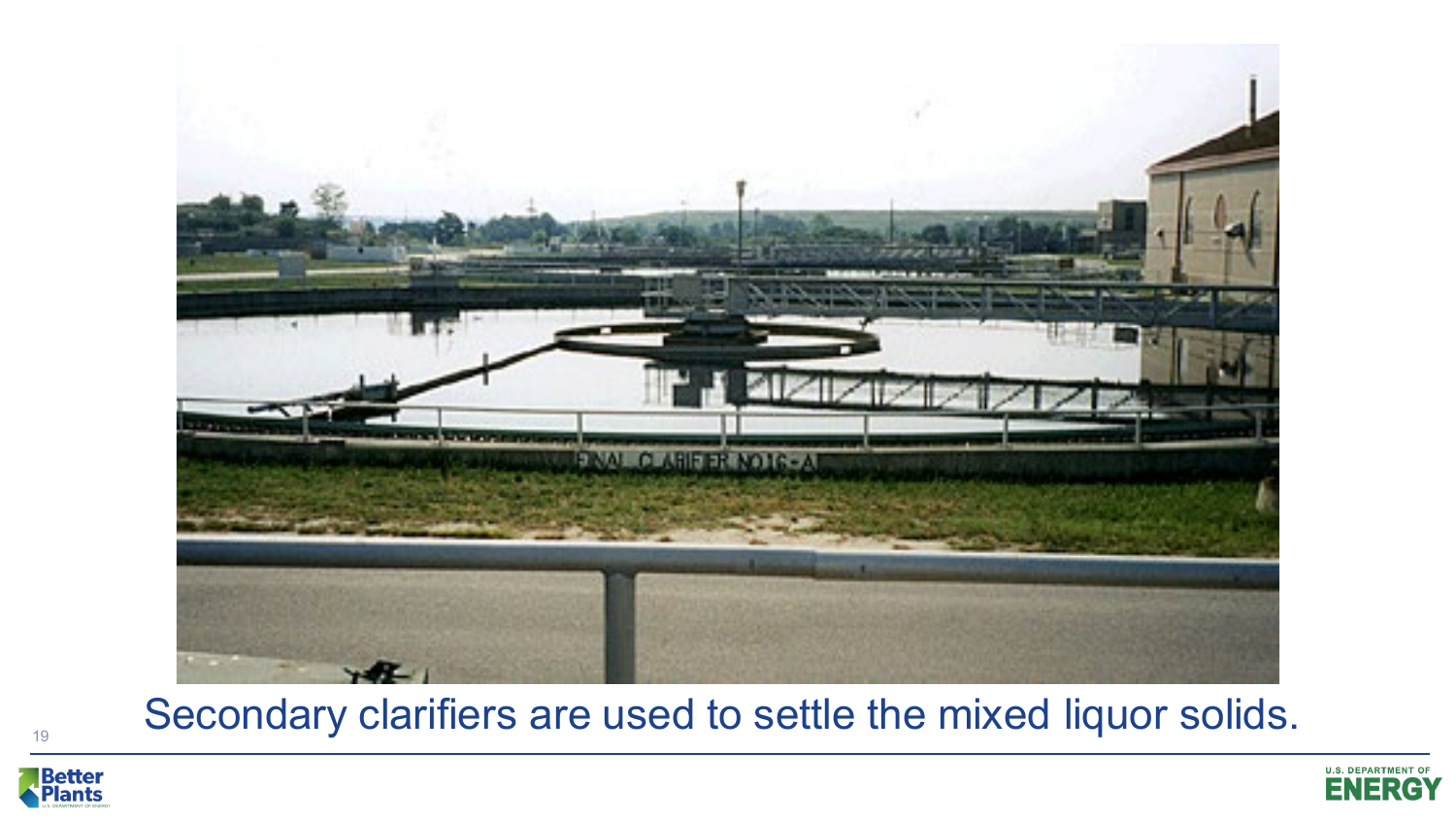## Activated Sludge for N Removal

- Use anoxic zone to promote denitrification
- Better to have anoxic zone ahead of aerobic zone
- DO levels need to be ≤ 0.3 mg/L
- Readily degradable organic substrate is preferred as carbon source
- At low or zero DO, facultative heterotrophs use nitrite-N and nitrate-N as electron acceptor



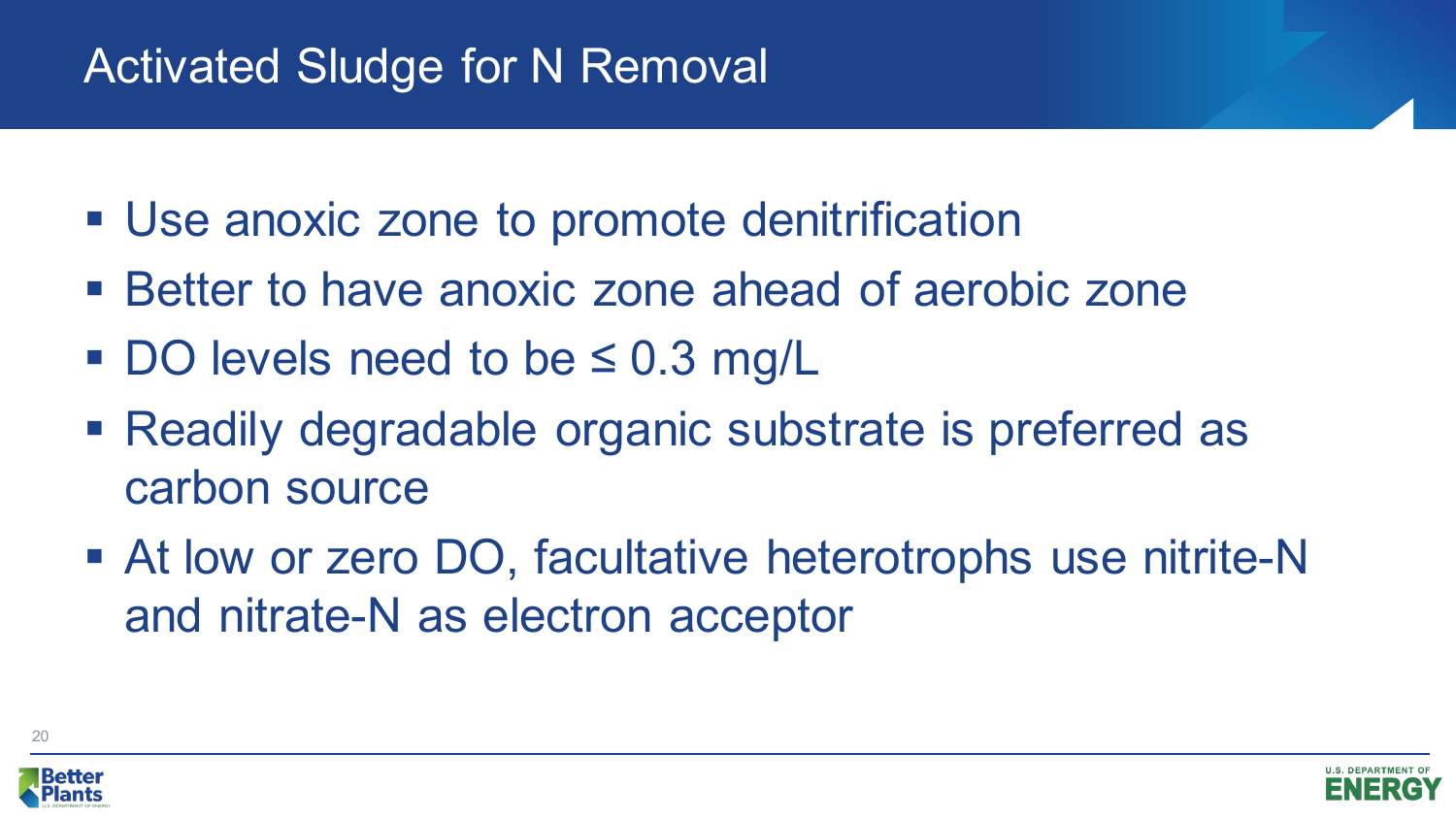#### Biological Nitrification/Denitrification







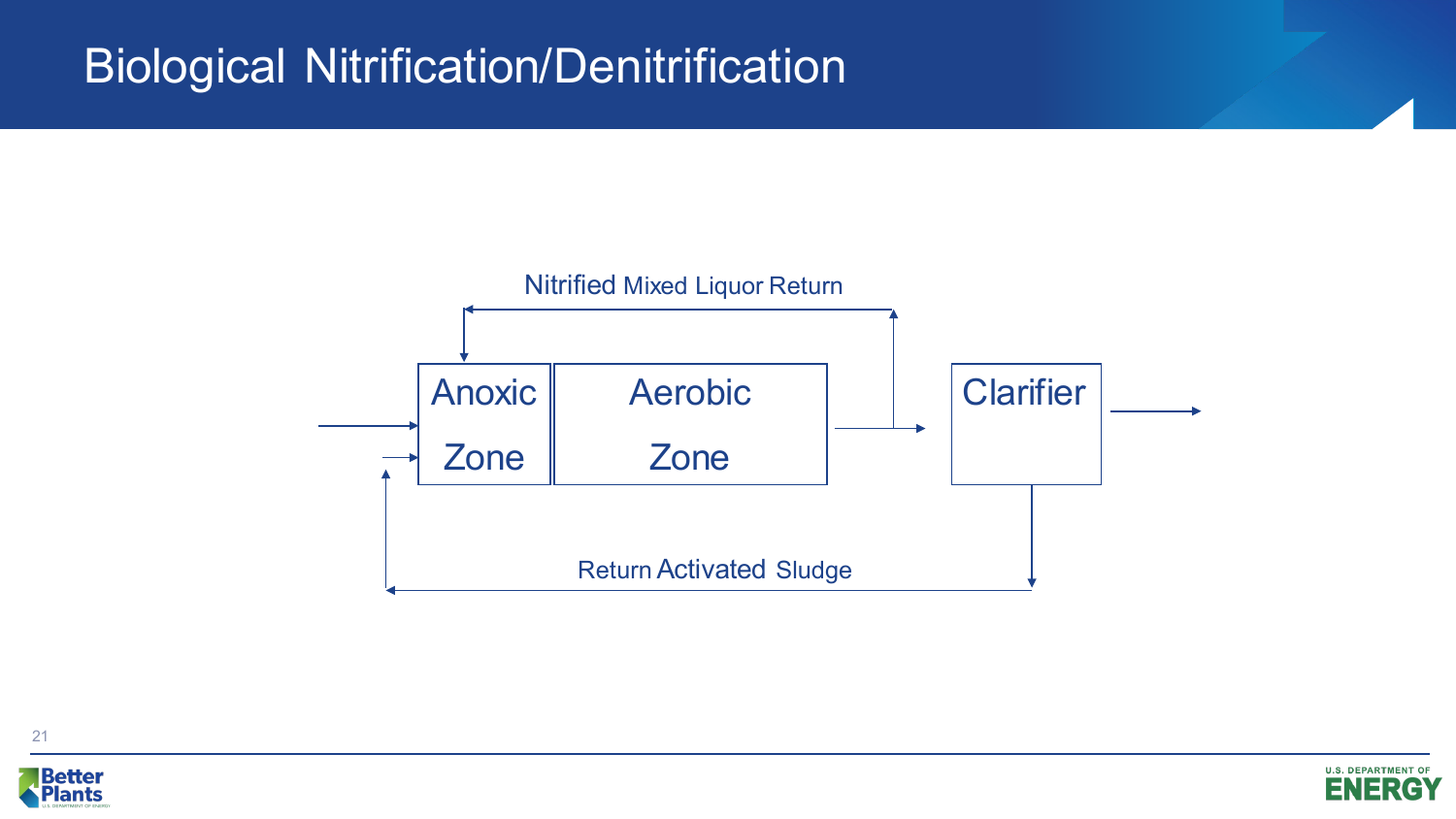## Activated Sludge for N Removal

- Nitrite-N and nitrate-N are converted to nitrogen gas
- Denitrification produces one-half the alkalinity consumed during nitrification
- Simultaneous nitrification and denitrification can be achieved at DO levels between 0.1 and 0.3 mg/L
- For anoxic zone ahead of aerobic zone, it is essential to recycle mixed liquor (2Q to 4Q) from end to aerobic zone to front of anoxic zone



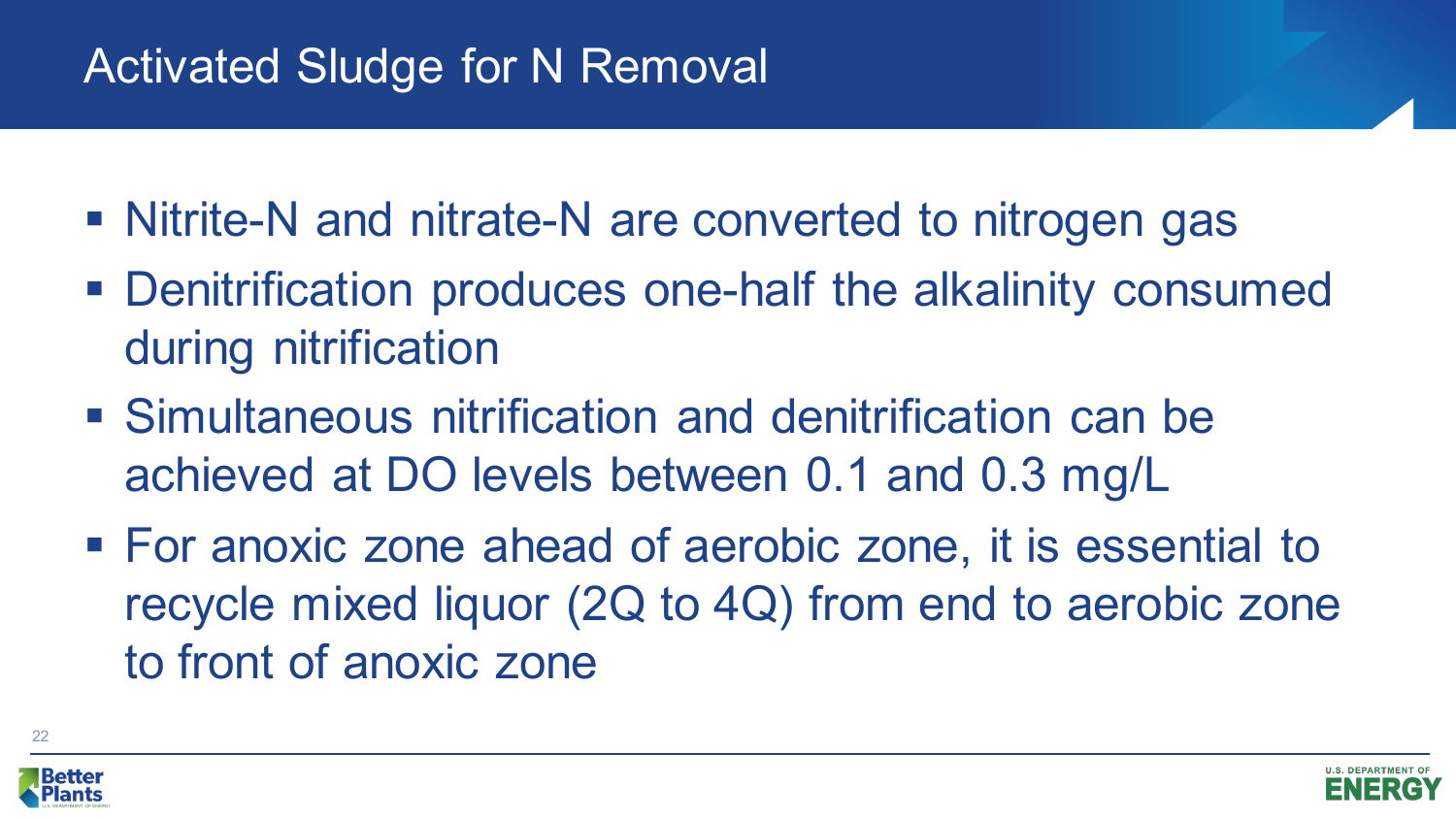## Activated Sludge for N Removal

- Anoxic zone can be placed after aerobic zone, but this approach is less efficient
- Denitrification rate is directly proportional to level of organics available and inversely proportional to DO levels
- Denitrification rate does not depend on nitrate-N concentration



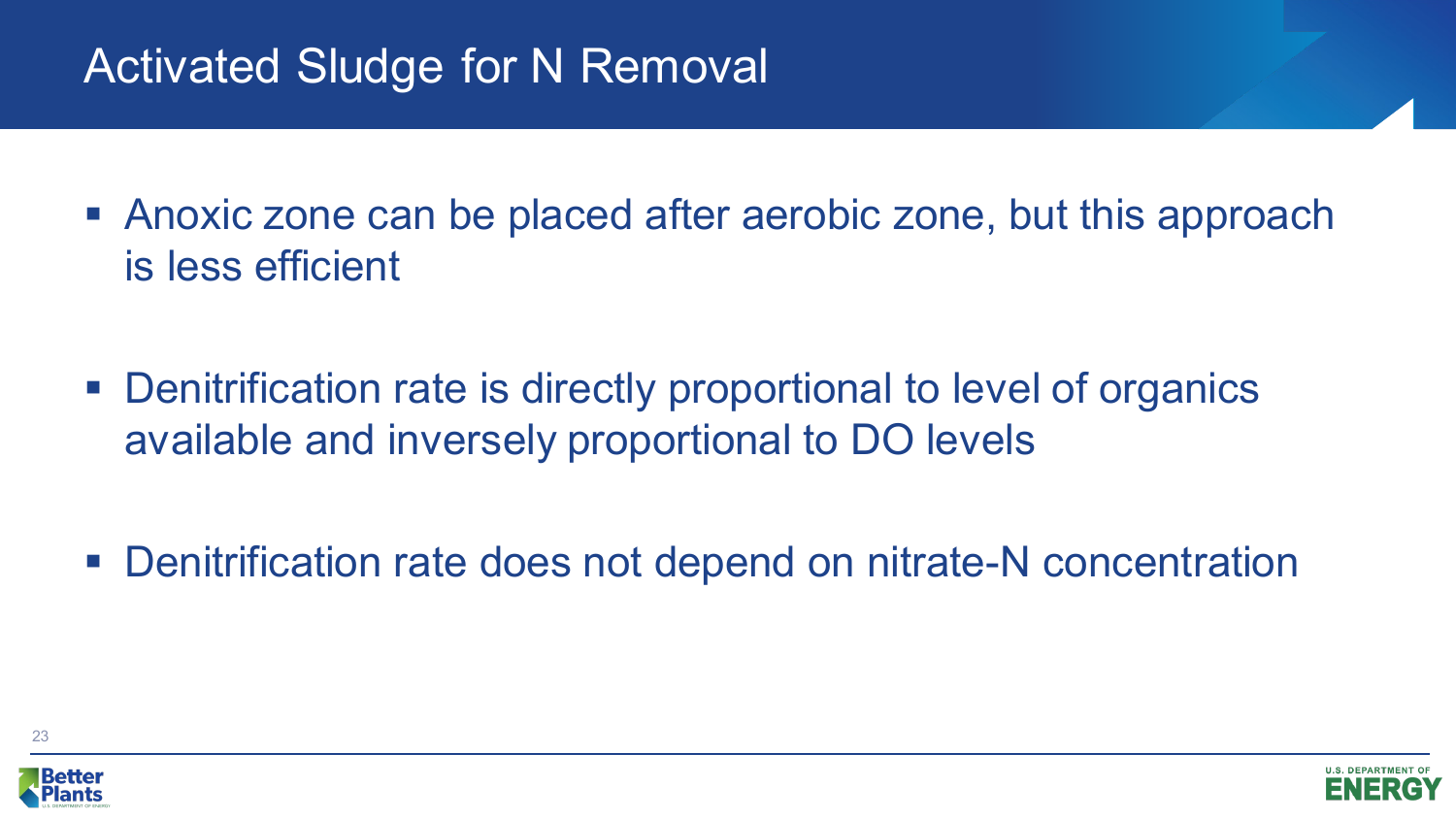## Activated Sludge for P Removal

- Need an anaerobic zone ahead of the aerobic zone to promote P removal
- Under anaerobic conditions, certain bacteria will take up organics and store them as polyhydroxybutyrate (PHB) and release P into solution
- In the subsequent aerobic zone, the stored PHB is rapidly oxidized with significant uptake of dissolved P into cell mass



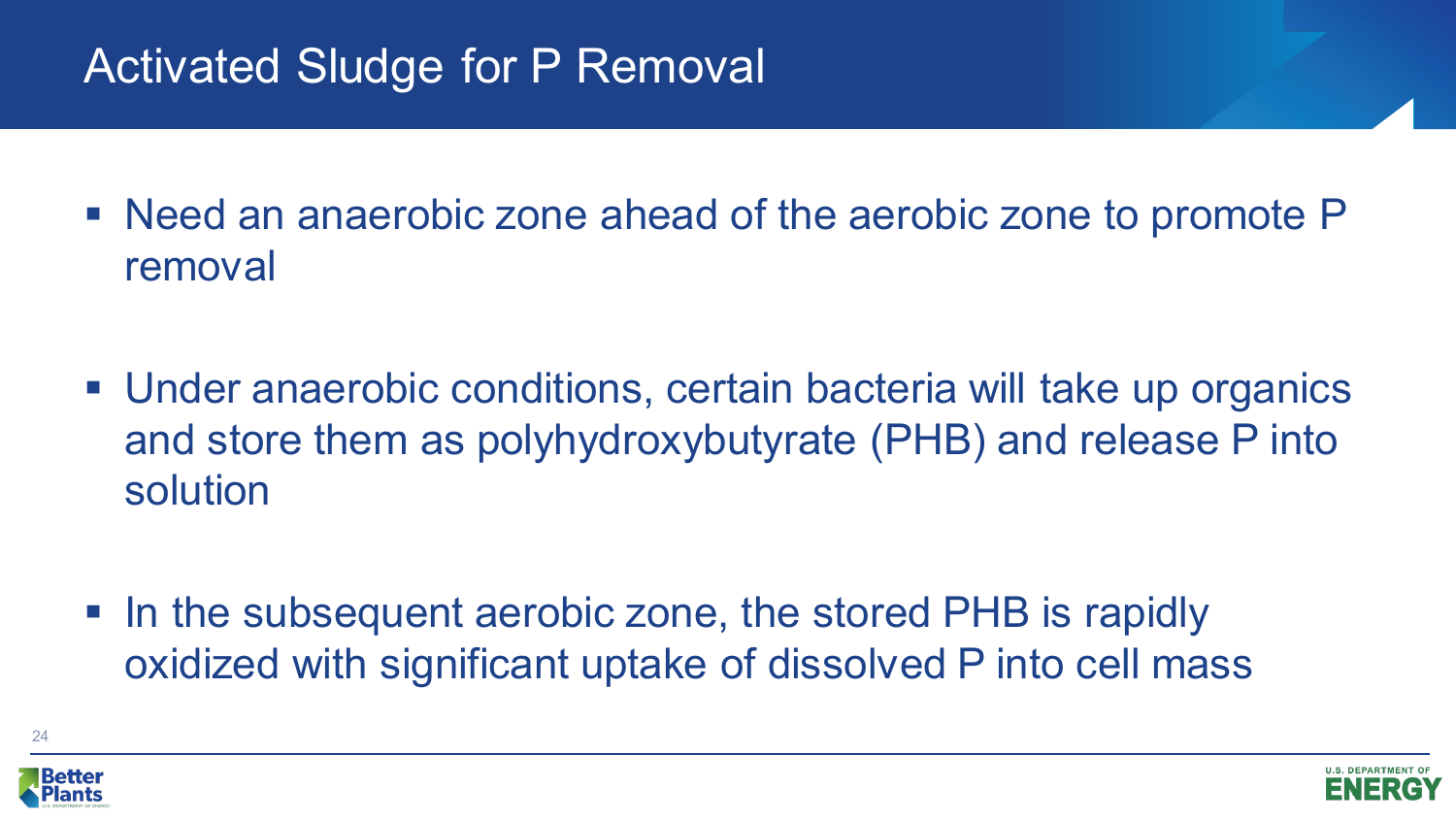## Activated Sludge for P Removal

- Most of the P will be removed from the process in the waste biomass
- Where N and P removal are required, the sequence of bioreactors may be anaerobic/anoxic/aerobic, anaerobic/anoxic/aerobic/anoxic/aerobic, etc., to achieve the desired metabolism and desired effluent quality